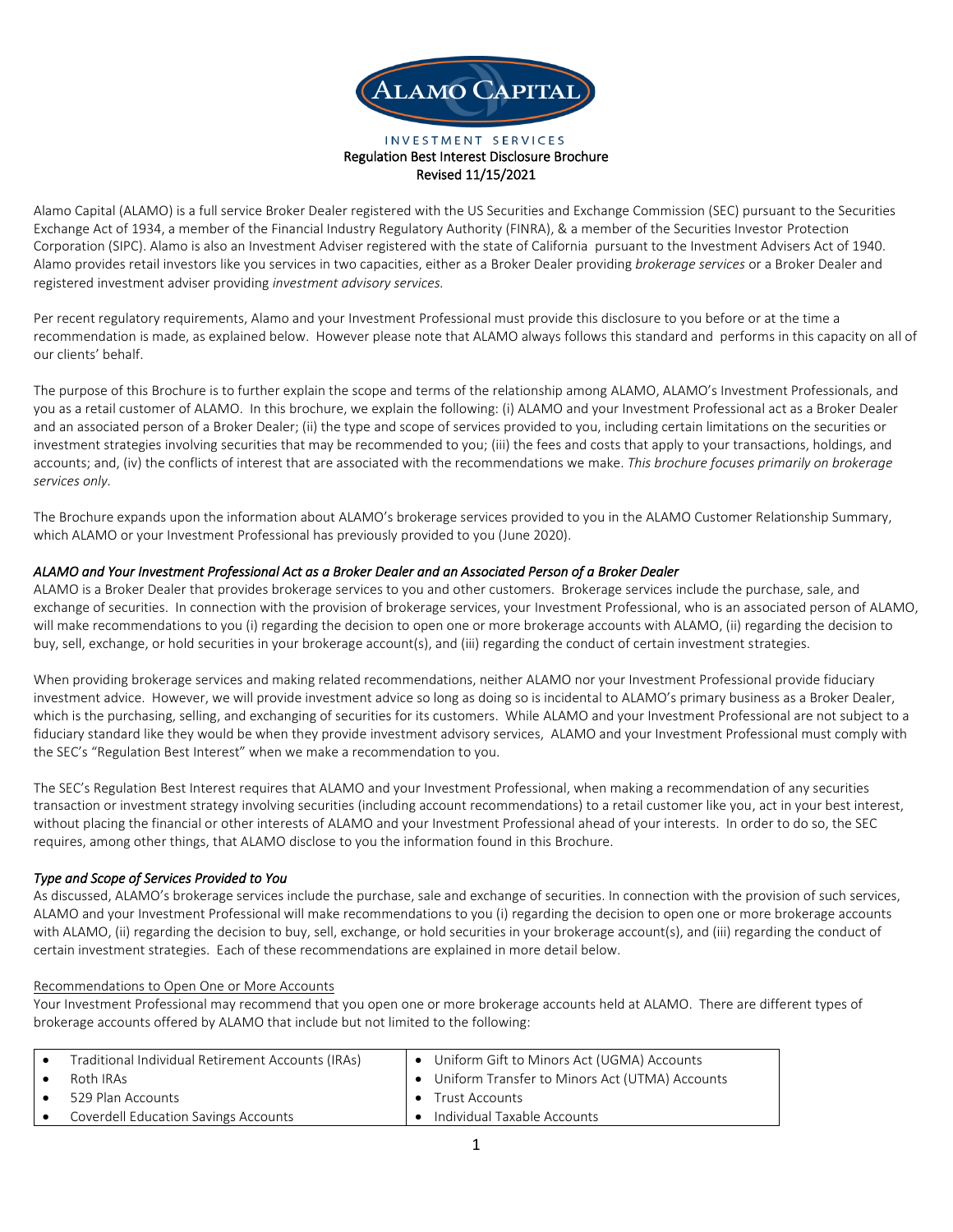| Health Savings Accounts | Margin Accounts |
|-------------------------|-----------------|
| SIMPLE IRAs             | Option Accounts |

In connection with your brokerage account(s), ALAMO will provide brokerage services. Our clearing firm, RBC Clearing & Custody, provides execution, clearing and custody services. As explained below, with regard to the securities in your account, your Investment Professional also may make recommendations regarding whether to buy, sell, or exchange securities and recommendations with regard to certain investment strategies. ALAMO opens brokerage accounts on your behalf when you complete ALAMO's New Account Application Form.

Advisory Services Accounts: As explained in ALAMO's Customer Relationship Summary, ALAMO and your Investment Professional, if appropriately licensed, can also recommend that you take advantage of ALAMO's advisory services. Those services are provided through a number of investment programs called Managed Accounts or may be provided outside of the standard platforms through "Fee for Advice" services, which include separate account advisory services and financial planning. If you select one or more of the platforms or Fee for Advice services, ALAMO will open one or more advisory accounts on your behalf. Alamo may, either at your request or upon the advice of your Advisor, establish a custom platform specifically geared towards you, your objectives, risk tolerance, etc. Advisory services accounts are opened by ALAMO when you complete ALAMO's New Account Application Form and Managed Account Agreement.

As discussed in your Client Relationship Summary, your Investment Professional may not be licensed with FINRA to provide investment advisory services. If that is the case and you are interested in opening an advisory account, ALAMO and your Investment Professional will be able to accommodate a request by you to open an advisory services account. You should assume your Investment Professional has a license to provide advisory services unless your Investment Professional specifically discloses to you that he or she is not so licensed. He or she will communicate this to you in writing or orally before he or she makes an account recommendation.

### Recommendations to Buy, Sell, or Exchange Securities

ALAMO and your Investment Professional make recommendations to you whether to buy, sell, exchange, or hold securities in your account(s). Your Investment Professional will do this upon your request or if he or she voluntarily reviews your account(s) in order to make a recommendation. However, your Investment Professional will not monitor your account(s) on a regular basis unless he or she agrees to do so as described below under "Monitoring."

Agency vs. Principal Trades: When ALAMO and your Investment Professional make recommendations whether to buy, sell, exchange, or hold securities, they may do so as your *agent* or as *principal*.

- When we engage in an agency trade, we act as an intermediary between you and the buyer of a security when you sell the security and between you and a seller of the security when you buy a security. ALAMO does not own or have some other beneficial interest in the securities involved in a sale, purchase, or exchange transaction. In these circumstances, ALAMO acts as a broker.
- When we engage in a principal trade, ALAMO buys or sells for an account in which ALAMO has a beneficial ownership interest, which in most cases is a proprietary account. In other words, ALAMO sells to you a security that it holds in its own account or purchases the security from you for purposes of holding the security in its own account. In these circumstances, ALAMO acts as principal (also called a dealer).

Securities: As discussed, ALAMO and its Investment Professionals may recommend that you buy, sell, exchange, or hold securities. A "security" is a term that includes a broad range of investments that you may buy, sell, or exchange through your account(s) including, but not limited to, corporate stocks, corporate bonds, government bonds, municipal bonds, open-end and closed-end mutual funds, exchange traded funds, unit investment trusts, real estate investment trusts, options (including calls and puts), straddles, commercial paper, auction rate securities, swaps, certificates of deposit, asset backed securities, and warrants.

### Recommendations of Investment Strategies

ALAMO and your Investment Professional may recommend to you one or more investment strategies. An investment strategy is the application of a series of securities transactions or investments in certain types of securities for the purpose of accomplishing a specific investment or economic outcome. For example, rather than merely recommending securities that fall within a broad asset class like equities or bonds, your Investment Professional may recommend to you more specific types of securities, such as high dividend companies or specific securities within a market sector. A strategy would also include recommendations to you to use bond laddering, margin strategy or an options strategy, even if specific securities are not recommended.

A strategy also includes a recommendation of an account as described earlier in this Brochure. In connection with recommending that you open one or more accounts, your Investment Professional will often recommend that you sell the assets held in an account held somewhere other than ALAMO and rollover or transfer the proceeds to one or more ALAMO accounts opened on your behalf. For example, your Investment Professional may recommend that you sell the assets held in your workplace retirement plan (for example, a 401(k) plan) and roll over the cash proceeds into an ALAMO IRA.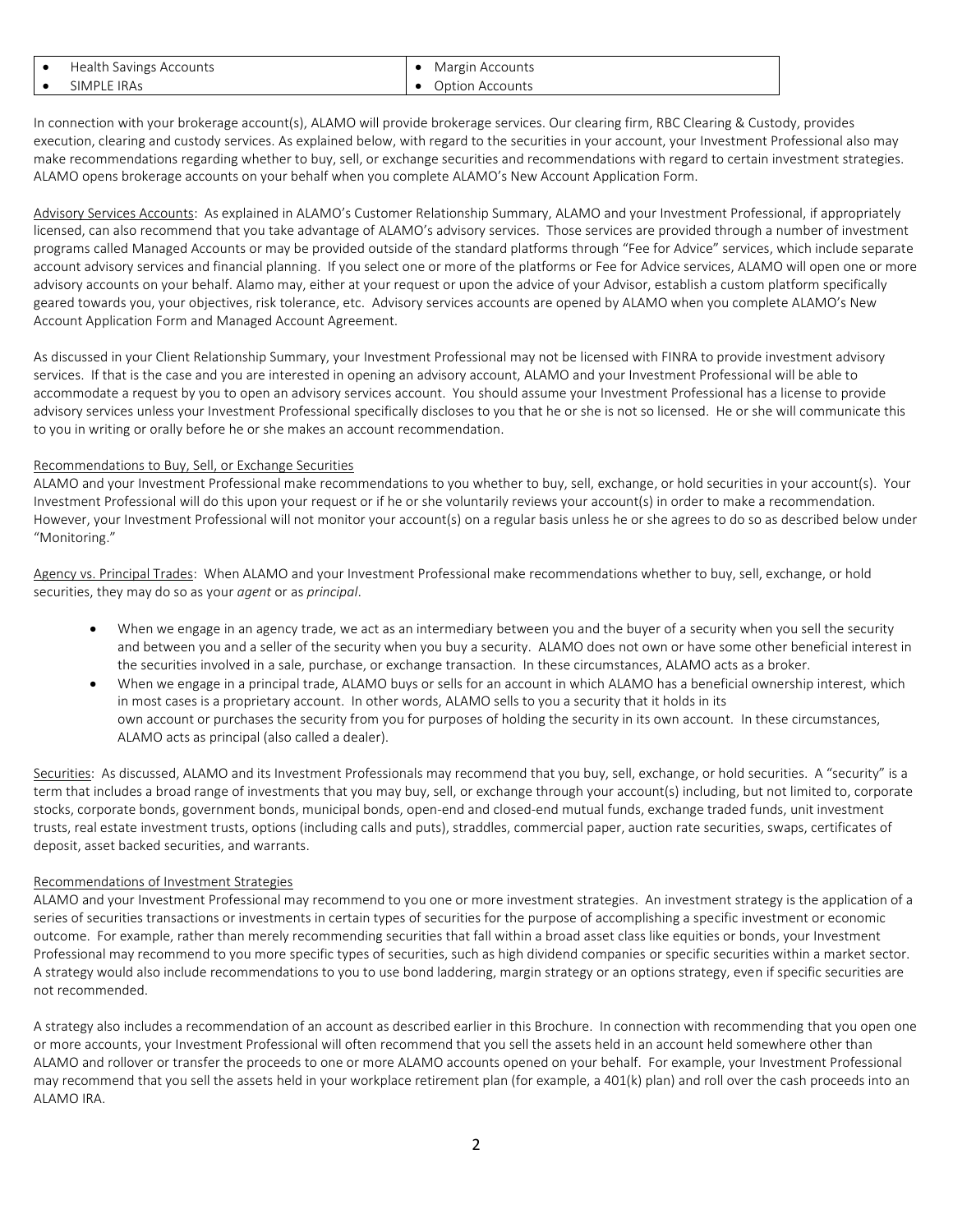### Basis for Our Recommendations and Limitations on Our Recommendations

As discussed, ALAMO and your Investment Professional may recommend a broad array of accounts, securities, and investment strategies. Any recommendation will be based upon the information you provide your Investment Professional including information you provide in a customer profile in your Account Application. Our intent is to only make recommendations that meet your financial needs, while also considering your risk tolerances, investment experience, and other factors we learn from a customer profile you complete for us when you open an account. Additionally, we will only make a recommendation that is in your best interest as required by Regulation Best Interest. This means that we may not be in a position to recommend every account, security, or strategy to you. For example, if you have a relatively low tolerance for investment risk or you have a relatively small of amount of assets to invest, we likely would not recommend that you open a margin or option account because trading on margin and trading options pose a high degree of investment risk and potential for investment losses.

Additionally, the issuers of certain securities may prohibit investors who do not meet certain investment minimums or who do not meet certain requirements designed to verify that you meet a minimum level of investment sophistication. Therefore, we will not recommend such securities to you unless you meet those requirements.

Your Investment Professional may not have the appropriate securities licenses from FINRA to make recommendations to buy, sell, or exchange securities or recommend strategies involving securities that are commodities futures, and off-exchange foreign exchange transactions. Your Investment Professional will notify you if he or she does not have the appropriate licenses to make these recommendations. If you are interested in receiving recommendations about these securities and related strategies, please notify your Investment Professional and ALAMO will attempt to accommodate you.

### Investment Risks

While we will take reasonable care in developing and making recommendations to you, securities involve risk, and you may lose money. There is no guarantee that you will meet your investment goals, or that our recommended investment strategy will perform as anticipated. Some securities and investment strategies involve more investment risk than others. For example, "short" sales and certain kinds of option trades can result in unlimited losses. Furthermore, some of the securities that we recommend have limited liquidity, which means that you may not be able to sell those securities for many months or even years in the future. There are other risks associated with investing in securities. You should consult any available offering documents for any security we recommend for a discussion of risks associated with the product. Offering documents include prospectuses, offering memorandums, private placement memorandums, and similar documents. We can provide those documents to you, or help you find them. If offering documents or other written disclosures are not available with regard to a particular security, your Investment Professional will explain any investment risks to you.

### Monitoring Your Account(s)

Your Investment Professional does not monitor your account(s) unless he or she specifically agrees to monitor your account(s). Monitoring involves your Investment Professional specifically agreeing to periodically review (monthly, quarterly, semi-annually, or annually) one or more of your accounts.

If your Investment Professional agrees to monitor one or more of your accounts, he or she will automatically do so. Monitoring involves the review of reports provided by ALAMO to your Investment Professional so he or she may determine whether he or she should recommend that you buy, sell, or exchange the securities held in your account(s) or make additional recommendations with regard to an investment strategy. For example, he or she may review your account to determine if your account assets should be reallocated or if adjustments should be made with regard to a bond laddering strategy. If, after performing the monitoring, your Investment Professional does not communicate with you verbally or in writing about whether any action should be taken, consider such inaction as a hold recommendation, meaning no changes are recommended.

Your Investment Professional will disclose to you in writing whether he or she will monitor your accounts, the accounts he or she will monitor, and the frequency with which he or she will monitor your account or accounts.

### *Fees and Costs that Apply to Your Transactions, Holdings, and Accounts*

The following describes the material fees and costs that you directly or indirectly will pay for brokerage services. These fees and costs are paid to ALAMO. In turn, a portion of these fees and costs are paid to your Investment Professional, which we explain below under "Compensation of Your Investment Professional."

### Commissions

When ALAMO acts as your agent, ALAMO charges you a commission when ALAMO executes a purchase, sale or exchange transaction of a security. A commission is a flat dollar amount, e.g. \$50, per trade. The commission amount is either added to (a buy) or deducted from (a sell). The minimum commission you will pay for any transaction involving a stock, bond or option is typically \$50.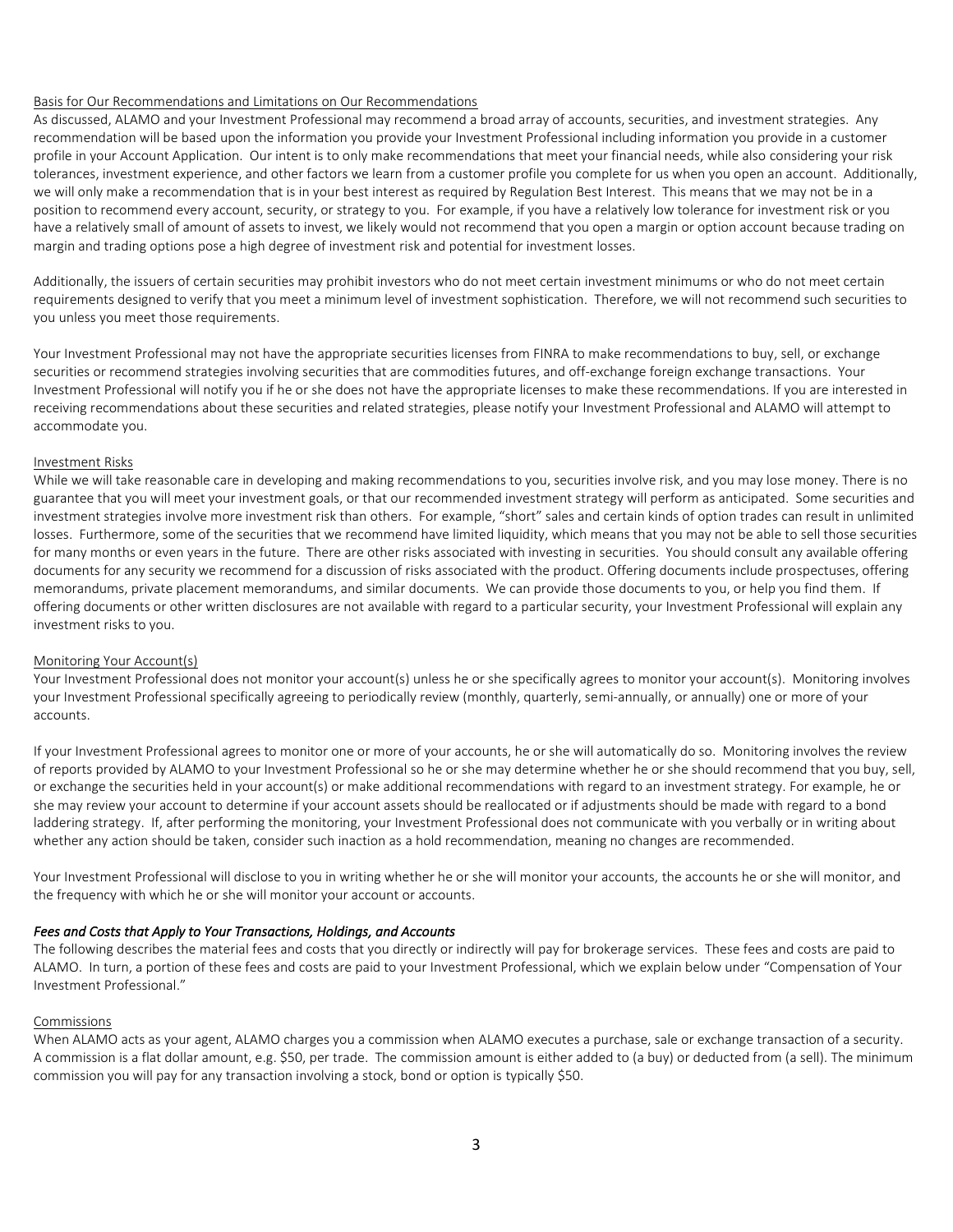Your Investment Professional has the ability to determine the amount of commissions that ALAMO will charge for a securities transaction. ALAMO receives commissions in order to pay for the analysis required to make recommendations and process the securities trades. Your Investment Professional may charge different commissions for different clients for the same transactions involving identical securities. You should discuss with your Investment Professional the commissions he or she charges, the basis for the amount charged, and whether such commissions are negotiable.

Typically, for trades involving stocks, your Investment Professional will charge a commission of 3% or less of the principal amount of the trade (the price of the trade multiplied by the number of shares). The amount of the commission can vary depending on certain factors such as the price of the shares and the number of shares involved in the trade.

Commissions for options trades will be higher than equities, though generally not more than 4% of the principal amount. The commissions for options tend to be higher because the trades require more sophisticated analysis and involve more documentation by ALAMO and your Investment Professional.

Generally, for bonds and other fixed income products, the sales credit amount is typically also a minimum of \$50. The sales credit per security tends to be higher than those charged for stocks, but still less than 5% of the principal amount of the trade. However, many fixed income securities are sold in principal transactions, for which ALAMO receives a "mark-up" or "spread" rather than a sales credit, as explained below.

#### Mark-ups and Mark-downs

When ALAMO acts as principal, ALAMO and your Investment Professional will charge a commission as described above or, more likely, will receive a mark-up or mark-down. This means that when ALAMO sells you a security from its inventory, ALAMO will sell the security to you at a price that may be higher than the market price of the security. The difference between the sales price and the market price (or "spread") is the "mark-up" and is a form of compensation paid to ALAMO. On the other hand, if ALAMO buys a security from you for purposes of taking that security into its own inventory, ALAMO often will buy the security from you at a price that may be lower than the market price. The spread between the purchase price paid to you and the market price is called a "mark-down." The "mark-down" is not compensation. However, ALAMO may then sell that security to another customer or a third party. If the sales price is higher than the price that ALAMO purchased the security from you, the difference or spread is compensation paid to ALAMO.

Your Investment Professional is responsible for determining the price at which ALAMO will sell a security to you or buy a security from you. In the case of a sale of a security to you, the mark up generally will not be more than 3%. However, the spread may vary depending on the security. Your Investment Professional may quote a different price for different clients for the same transactions. You should discuss with your Investment Professional the price quoted and whether the price is negotiable.

### Mutual Fund-Related Compensation

When you purchase or sell mutual fund shares, you pay compensation to ALAMO in connection with such purchase and sale transactions. In addition, ALAMO may also receive compensation from the mutual fund. ALAMO receives this compensation in exchange for the analysis required to make a recommendation, processing your securities transactions, and performing services on behalf of the fund such as shareholder recordkeeping and distribution of fund-related documents.

### Commissions, Loads and Contingent Deferred Sales Charges

You may be charged a commission in connection with the purchase or sale of your mutual fund shares. The commissions are like those described above with regard to trades of stocks. However, more commonly, you will pay a "sales load" in connection with a mutual fund transaction. A load is expressed as a percentage of the value of your investment in the fund. Therefore, the amount of your investment in a mutual fund is equal to the difference between the investment value per share of the mutual fund (called the "net asset value" or "NAV") and the total sales charge. The loads that may be charged generally fall within a range of 1 % and 5%, but will not exceed 8.5%.

A sales load that you pay when you purchase fund shares is called a "front-end load." A sales load that you pay when you sell your mutual fund shares is a "back-end load," which is often called a "contingent deferred sales charge" or "CDSC." The mutual fund often will reduce or eliminate the back-end load/CDSC if you hold your shares for a period of time, e.g., 2 years.

Each mutual fund may charge different loads, while some do not charge loads (called "no load" funds). In addition, most mutual funds issue different share classes. The amount of the load or the type of load (front-end load or back-end load) will vary based on the share class you purchase. Some share classes are "no load." Loads are paid to ALAMO in exchange for providing brokerage services in connection with the funds. The load charged is established by the mutual fund companies, not Alamo.

Ask your Investment Professional regarding 'discounts' available such as Rights of Accumulation and Letters of Intent, in addition to Breakpoints.

#### 12b-1 Fees

Many mutual funds that ALAMO and your Investment Professional recommend to you pay ALAMO 12b-1 fees. Not all mutual funds pay 12b-1 fees and some mutual funds pay 12b-1 fees only if you purchase certain share classes. The amount of 12b-1 fees paid vary by mutual fund and/or mutual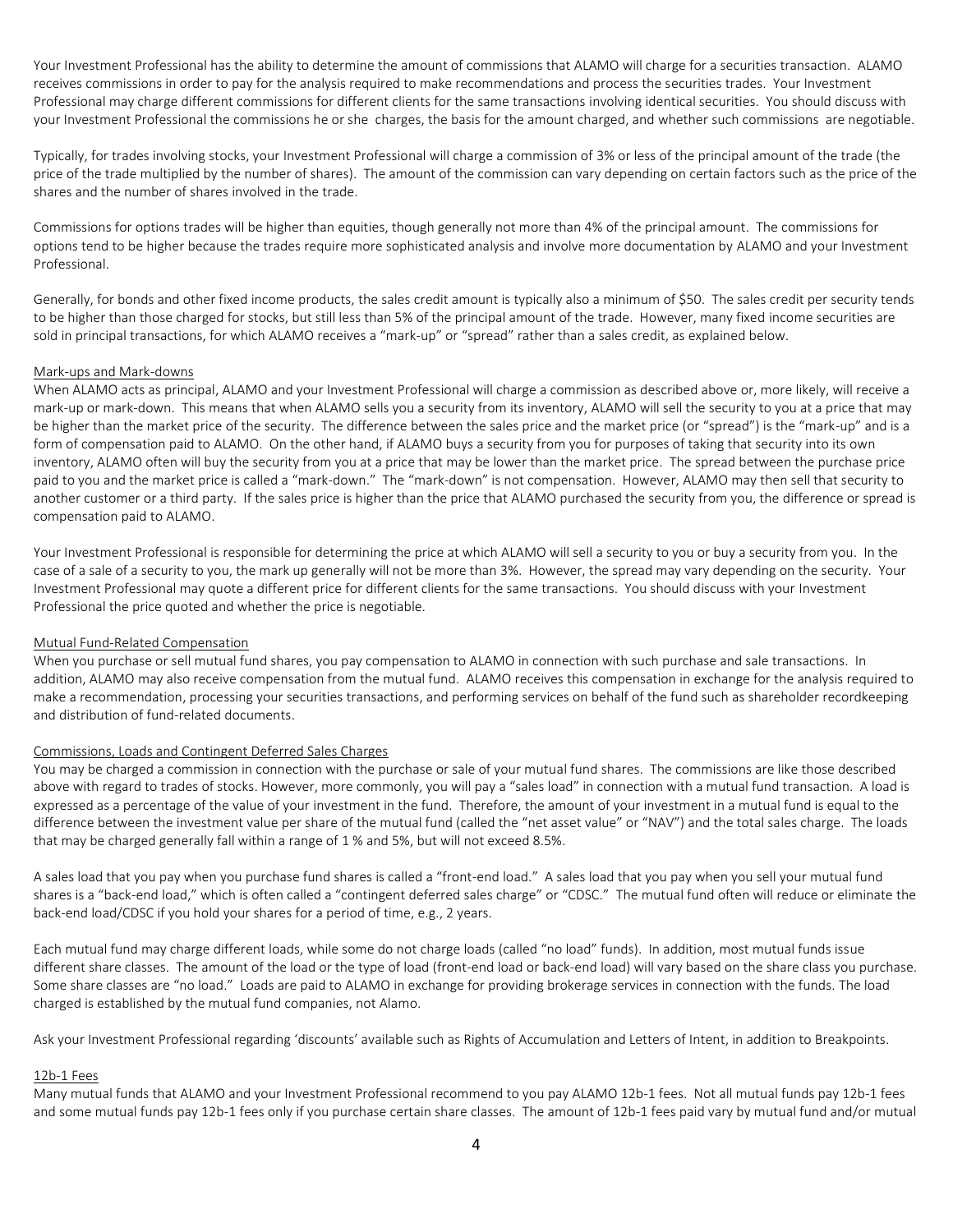fund family. The 12b-1 fees of the funds recommended by ALAMO and your Investment Professional generally range from .025 % and .075% of a fund's average net assets per year. However, they will never be more than 0.75% of a fund's average net assets per year. The fees are paid to ALAMO and your Investment Professional for distribution of the fund's shares and may be in addition to any sales loads. The fees are not paid from your account(s), but are paid from the mutual fund. As a result, the fees reduce the fund's net asset value and thus the value of an investment in the fund. A 12b-1 fee is a form of indirect compensation paid by all investors in the mutual fund or mutual fund share class.

As discussed, the fees and costs connected to your purchase and sale of mutual fund shares vary by fund and fund share class. You may not be eligible to purchase all share classes. For example, some share classes are only available to institutional investors or certain retirement plans. You can learn more about these fees by reviewing the mutual funds' prospectuses, which your Investment Professional can make available to you.

### Other Fees and Costs

ALAMO and/or its clearing firm, Hilltop Securities, charges you a number of fees connected to your account(s). These fees compensate ALAMO for maintaining your accounts, performing certain transactions involving your account(s), reporting requests, and other services. These fees are deducted from your account(s). For example, ALAMO charges an annual fee to maintain individual retirement accounts or tax-qualified retirement plan accounts because of the rules to which such accounts are subject under the Internal Revenue Code (IRS) and the Employee Retirement Income Security Act of 1974 (ERISA). ALAMO may also charge an account termination fee. Furthermore, if you trade securities on margin, which means you borrow money from ALAMO to purchase securities for the purpose of selling those securities at a later date (a "short sale"), you will pay ALAMO interest for the period of time you borrow from ALAMO. This is only a brief description of the other fees and costs that may be charged.

ALAMO provides all of these other fees and costs via RBC Clearing & Custody Customer Agreement and/or Client Fee Listing. Your Investment Professional can provide you a copy.

## Compensation of Your Investment Professional

ALAMO pays compensation to your Investment Professional. The amount of that compensation is a percentage of revenue that he or she generates for ALAMO. The revenue includes the above-discussed commissions, spreads, loads, contingent deferred sales charges, and 12b-1 fees, but does not include the above-discussed third party payments and any revenue sharing paid to ALAMO. The revenue paid to your Investment Professional also includes revenue ALAMO receives in connection with the sale of other products and services not discussed in this Brochure. Additionally, the percentage of the revenue paid to your Investment Professional increases if he or she meets certain revenue thresholds. Thus, for example, if he or she generates revenue for ALAMO of a certain amount, the percentage he or she receives is 40%, but if he or she exceeds a certain dollar threshold, that percentage may increase, e.g. 50%.

## *Conflicts of Interest*

When ALAMO and your Investment Professional make recommendations to you, they may act in the face of certain "conflicts of interest." According to the SEC, a conflict of interest is an interest that might incline ALAMO or your Investment Professional, consciously or unconsciously, to make a recommendation that is not disinterested. In order to comply with SEC's Regulation Best Interest, ALAMO and your Investment Professional are required to disclose material conflicts of interest. In addition, ALAMO and your Investment Professional follow procedures to address these conflicts, as required by Regulation Best Interest. FINRA also requires that we take other measures to protect your interests including a "best execution" requirement with regard to the price at which we execute securities transactions.

### Commissions and Other Transaction-Based Compensation

When ALAMO, acting as your agent, purchases, sells, or exchanges a security, ALAMO typically receives a commission for trades of non-mutual fund securities and, on occasion, for trades of mutual fund securities. ALAMO and your Investment Professional determine the amount of the commission you pay for each trade. ALAMO and your Investment Professional may charge you different commission amounts depending on the type of security involved in the trade or different commission amounts for the same type of security.

In connection with mutual fund transactions, ALAMO receives 12b-1 fees, front-end loads, back-end loads and CDSCs. As discussed, mutual funds that we recommend offer different share classes. Depending on the share class that you purchase, sell, or exchange, ALAMO may or may not receive 12b-1 fees, loads and CDSCs and/or the amount of such fees may vary by share class. Additionally, some mutual funds do not pay 12b-1 fees, loads and CDSCs, while some mutual funds pay more 12b-1 fees, loads and CDSCs than other mutual funds. Commissions, 12b-1 fees, front-end loads, back-end loads and CDSCs are often called "transaction-based compensation."

#### Agency Cross Transactions

ALAMO and your Investment Professional may engage in agency cross transactions. In these circumstances, ALAMO and your Investment Professional may match customers who want to sell a security with another customer who wants to buy that same security (or vice versa). As a result, ALAMO will enter into the purchase/sale transaction between the two clients rather than purchasing or selling the security through an exchange or otherwise engaging in the transaction with a party who does not have an account with ALAMO. ALAMO does not charge a commission in the event of an agency cross transaction. Therefore, when ALAMO enters into agency cross transactions on behalf of some customers but not others, ALAMO may be incentivized to charge higher commissions to those customers for whom it does not enter agency cross transactions in order to make up the lost commission revenue.